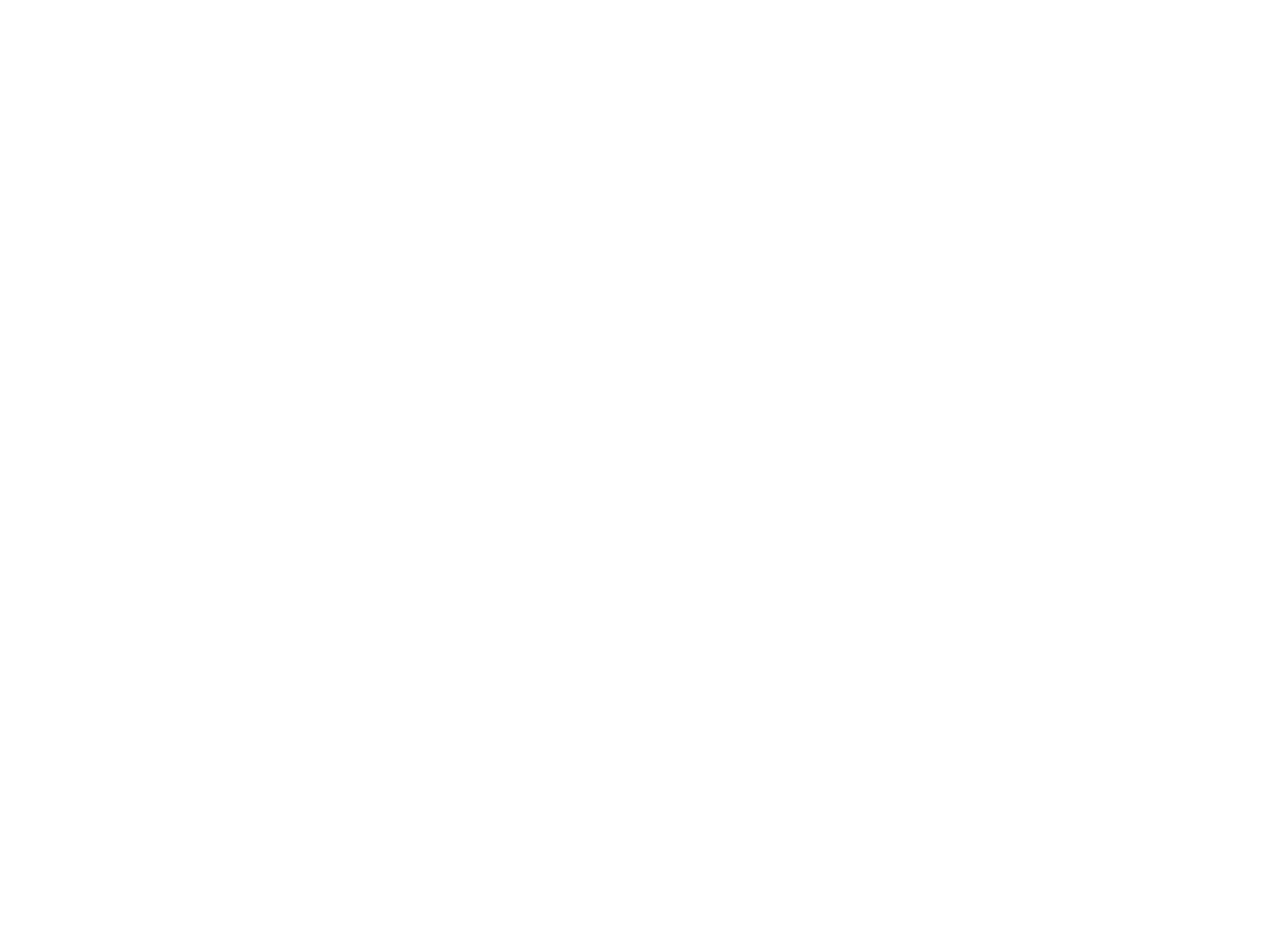# TABLE OF CONTENTS

Page 1 -- General Information

Page 2 -- Facts About Indiana State

Page 3 -- Press and Ticket Information

Page 4 -- 1954-55 Basketball Schedule

Page 5 -- 1953-54 Season Record

Page  $6 - 1953 - 54$  Statistics

Page 7 -- Coach Sketch

Page 8 -- Pre-Season Outlook

Page 9 -- Pre-Season Outlook (cont.)

Page 10 - 1954-55 Basketball Roster

Page 11 - High Schools and Coaches of  $1954 - 55$  Squad

Page 12 - "B" Squad Roster

Page 13 - Player Sketches

Page 14 - Player Sketches (cont.)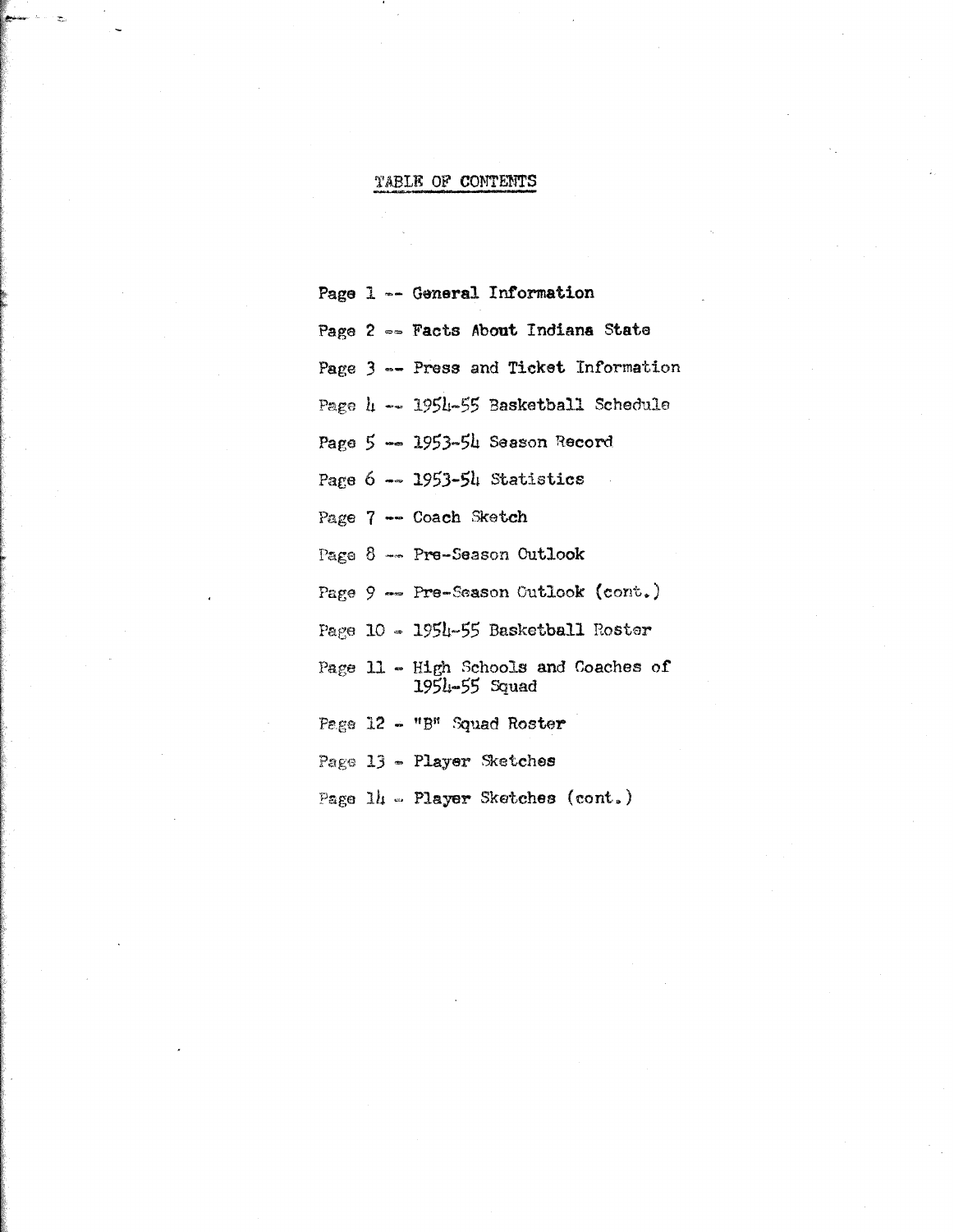#### GENERAL INFORMATION

ADDRESS -- Terre Haute, Indiana,

ENROLLMENT  $-- 2,167;$  co-educational.

COLORS -- Blue and White.

TEAM NICKNAME -- Sycamores.

BAND -- Marching Sycamores; 60 members.

STADIUM -- Memorial; capacity, 16,000; material, concrete.

OTHER ATHLETIC UNITS -- Gymnasium; capacity, 3000.

CONFERENCE -- Indiana Collegiate Conference; (seven teams).

ATHLETIC DIRECTOR -- John L. Longfellow, Manchester '28.

FOOTBALL COACH -- Mark E. Dean, Northern Illinois '38.

BASKETBALL COACH  $\sim$  John L. Longfellow, Manchester '28.

BASEBALL COACH -- Walter E. Marks, University of Chicago '27.

GOLF COACH -- Orvel E. Strong, Franklin '30.

TRAINER -- Dr. Floyd Riggs.

DIRECTOR OF INTRAMURAL ATHLETICS -- Henry Smith.

DIRECTOR OF ATHLETIC PUBLICITY -- Danny Myers.

This prospectus prepared and presented by the Office of Information Services, Indiana State Teachers College.

 $-1-$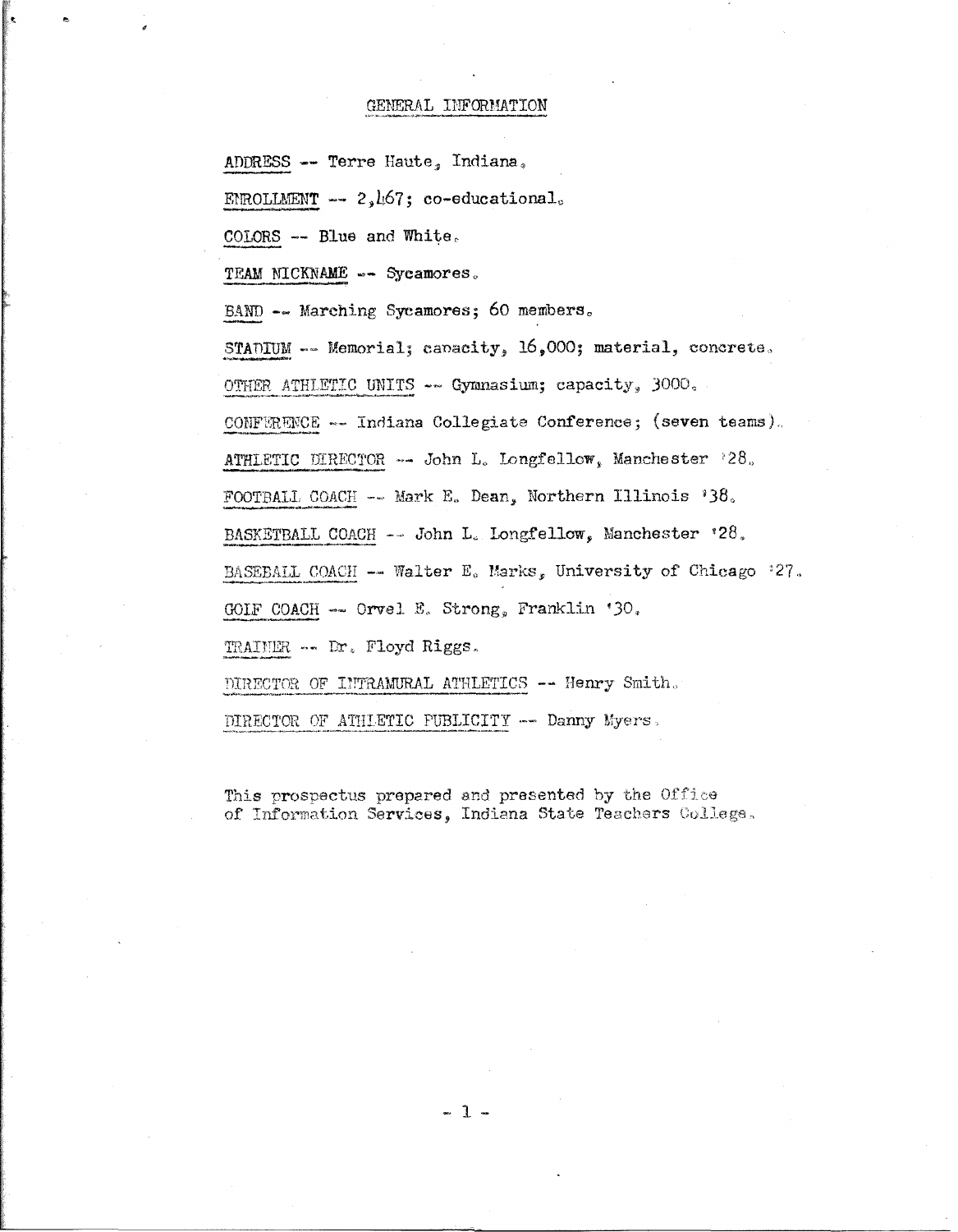# INDIANA STATE TEST TEST AND STATE Terre Haute. Indiana

Indiana State fuschers College was created on December 20, 1865, a or an art of a c General Assembly provided for the founding of a teacher training instance on the state tution has grown to an avaluation in the excess of 10 million dollars, and the enrollance has increased from the original twenty-three students to an average anrollesst of a cellen 1000 different students in a calendar vear.

The doors of the college were first opened in 1879 and the college was howe ne light was State Normal School until 1929 when the name was officially changed to Indiana State Porthers Gollege.

The chief function of Indiana State is to prepare teachers and other employees ing the public schools. To this end, four major curricula are outlined. one for elementary teachers. one for high school teachers, one for school administrators and other school enclosees, and one for nurses

In addition, the college offers other than teaching courses leading to degrees in art; commerce, journalism, medical technology, music, radio, social welfare, and increme ्<br>सामग्रीहरू may sarn the liberal arts degree at the college. There are also pre-professional connect in pre-dentistry, pre-engineering, pre-medical, and pre-law.

Indiana State's campus occupies a 17-acre tract in the heart of the note of "arre haver, The college s Allendale Lodge is located on a suburban site, just outside the city.

There are thirteen buildings on the compact campus area, three being completed in the last four years. The twin Administration-Health Center and the Language-Mathematics Pouldings were complated in 1950 at a cost of two million dollars: the Education-Scoval Thulias Puelding, a S-classroom building costing \$850,000, was opened for the first teme in January, 1954. Other construction includes the 91-room addition to Parsons Hall, means docamiony. is 1951, the new Power Plant on an off-campus site, and a new 76-room wing addition to the Women's Posidence Hall costing #785,000 and completed in the fall of 1994

Fature construction plans that will be realized within the naxt two years include the construction of a new home economics building, remodeling of the Vocational Arts and Science B Building, and an addition to the college's large library, The landscaping of the inner campus quadrangle is a project already underway.

Indiana State football, basketball, golf, baseball, tennis, and track towns participate in varsity intercollegiate competition. A large number of Indiana State areduales are successfor essehes in high schools and colleges across the country.

Indiana State and five other Hoosier colleges and universities, Pall State, Putler, St.  $\delta$ oseph's, Evansville, and Valparaiso, organized the Indiana Collegiate Conference in 1950. Defauw University, another Hoosier school, was accepted as a seventh member of the loop in 1953. The circuit started operating as a seven-team conference last winter. Full schedules in all sports are slated among the conference (100) members for the 1954-55 college year. According to TOO regulations. freshmen are eligible to play on varsity teams.

Indiana State is also a member of the National Association of Intercollegiate Athletics and the Indiana Interce Peciate Conference.

 $\sim$  2  $\sim$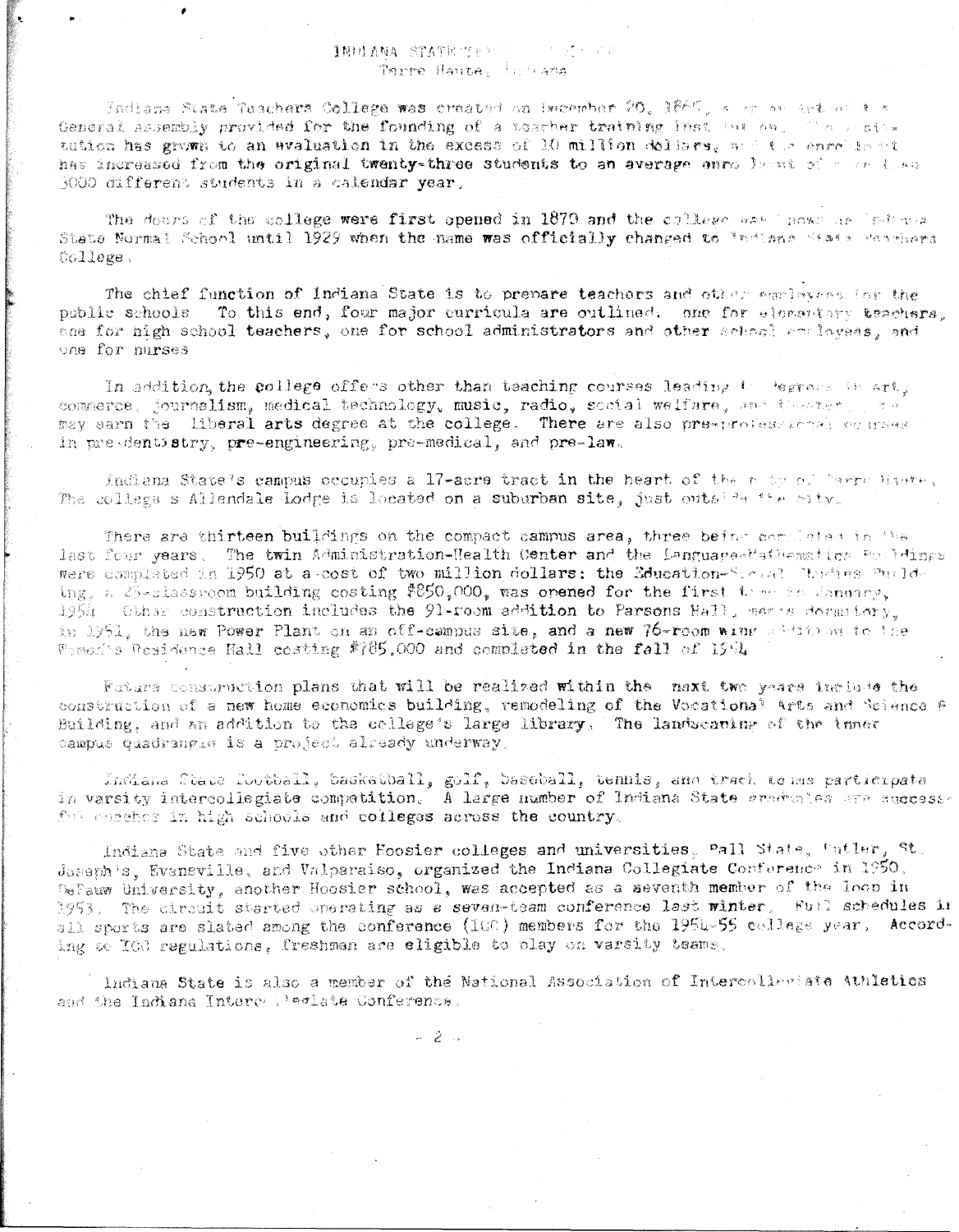# LOCAL FEWS CUTLETS

Terre Haute STAR (Morning Paper) -- Forrest Garderwine, Sports Editor Telephone -- Crawford 1331.

Terre Haute TRIBUNE (Evening Paper) == Robert Nesbit, Sports Editor. Telephone. -- Crawford 1331

Saturday Spectator (Weekly) . Darrell Wible, Sports Editor. Telephone -- Crawford 3371

Radio Station WTHI (CBS ACCiliate) -- Howard Caldwell, Sports Editor Telephone - Crawford 9481.

Radio Station WBOW (NBC Affiliate) -- Darrell Wible, Sports Utrector Telephone -- Crawford 5034

Television Station WTHI-TV (OBS Affiliate) -- Howard Caldwell, Sports Editor Telephone -- Crawford 9481

Western Union -- Located at 19 North Seventh Street, downtown, Harry Hassinger, Hanager. Telephone -- Crawford 1321

# TICKET INFORMATION

General admission for Indiana State's Home Games - \$1.00

Students and all children tickets -  $$$  .50

For further ticket information contact Mr. Paul Wolf, Ticket Office. Indiana State Taachers College Athletic Department.

# HOME GAME INFORMATION

All home versity games will start at 8.p.m.

Press-box accomodations for all newspaper, radio, and publicity men Indiana State's Gym has an electrically controlled scoreboard.

#### . INDIANA STATE'S UNIFORMS

Traveling -- Dark Blue Shirts and Trunks -- White numerals

-- White Shirts and Trunks -- Dark Blue numerals Home

Warm-un - -- Dark Blue with White Lettering.

### - PUBLICITY INFORMATION

Contact Danny Nyers, Athletic Publicity Director, Office of Information Services, Indiana State Teachars College, Terre Haute, Indiana.

 $\sim$  3  $\approx$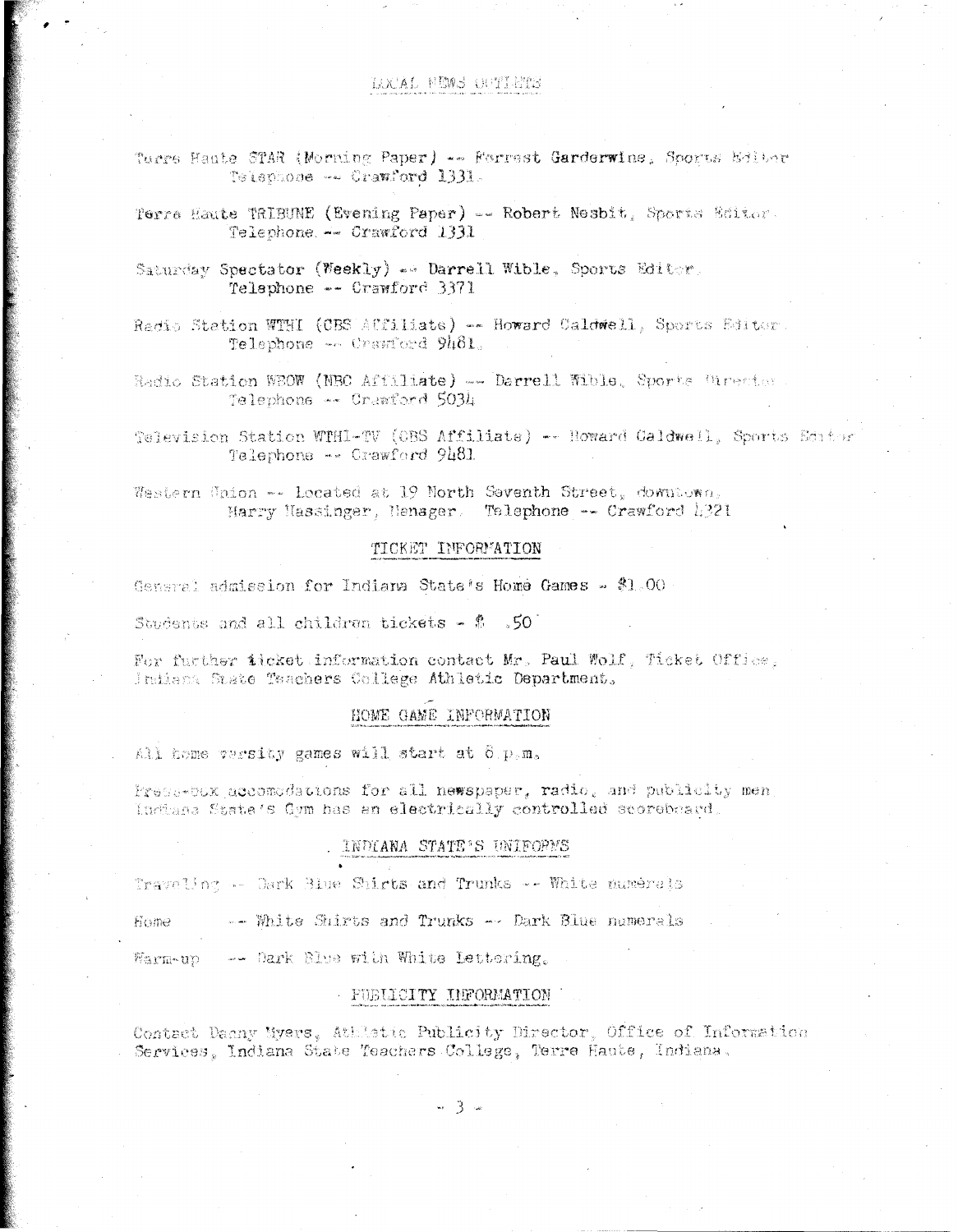# 1954-55 RASKETBALL SCHEDULE

| DATE                              | OPPONENTS                         | GAME SITE        |
|-----------------------------------|-----------------------------------|------------------|
| $\mathbb{N} \circ \mathbb{C}$ and | Concordia                         | St. Louis, Mo.   |
| $2\frac{1}{2}$                    | BELMONT                           | TERRE HAUTE      |
| $Res2 = 2$                        | FRANKLIN                          | TERRE HAUTE      |
| 9                                 | *ST. JOSEPH'S                     | TERRE HAUTE      |
| $-11$                             | *DePauw                           | Greencastle      |
| $\mathbb{R}^+$                    | EASTERN ILLINOIS                  | TERRE HAUTE      |
| $17\,$                            | Beloit                            | Beloit, Wis.     |
| $28 - 30$                         | MIDWEST TOURNEY                   | TERRE HAUTE      |
| 6<br>Jan                          | *EVANSVILLE                       | TERRE HAUTE      |
| $\beta$                           | Lawrence Tech                     | Detroit, Mich.   |
| 13                                | *BUTLER                           | TERRE HAUTE      |
| 15                                | *BALL STATE                       | TERRE HAUTE      |
| 20                                | Eastern Illinois                  | Charleston, Ill. |
| 22                                | *Valparaiso                       | Valparaiso       |
| 29                                | *Ball State                       | Muncie           |
| Pab.<br>$\ddot{3}$                | *St. Joseph's                     | Ransselaer       |
| $\sum_{i=1}^{n-1}$                | <b>*DEPAUW</b>                    | TERRE HAUTE      |
| 9                                 | *VALPARAISO                       | TERRE HAUTE      |
| 12                                | *Butler                           | Indianapolis     |
| 17                                | *Evansville                       | Evansville       |
| 19                                | WASHINGTON                        | TERRE HAUTE      |
| 21                                | OF ST. LOUIS<br>Loyola of Chicago | Chicago          |

\* Conference games

 $\hat{t}$ 

 $\begin{array}{cc} \circ & l_1 & = \end{array}$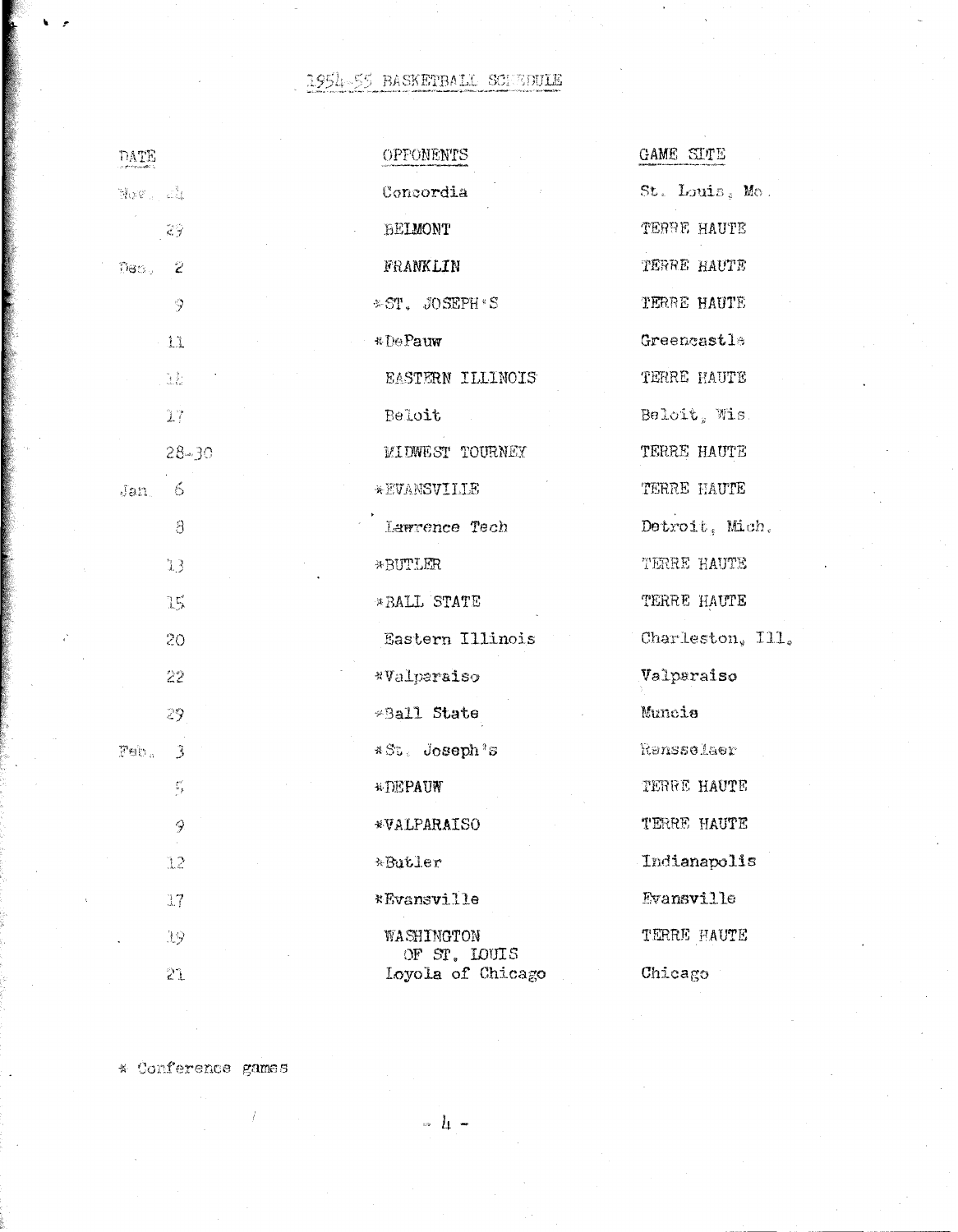# 1953-55 SEASON RECORD

| INDIANA STATE  | OPPONENTS                   | OPPONENTS <sup>#</sup> SCORE |  |
|----------------|-----------------------------|------------------------------|--|
| 52             | S.E. Louisiana              | 55                           |  |
|                | Lincoln                     | Ц9                           |  |
| $rac{65}{68}$  | Eastern Illinois            | 66                           |  |
| 71             | *DePauw                     | 66                           |  |
| 57             | Concordia                   | 50                           |  |
|                |                             |                              |  |
|                | MIUWEST HOLIDAY TOURNAMENT  |                              |  |
| 81             | Morningside                 | 69                           |  |
| 59             | Findlay                     | 65                           |  |
|                |                             |                              |  |
| 62             | *Evansville                 | 58                           |  |
| 57             | *DePauw                     | 67                           |  |
| 67             | *Ball State                 | 72                           |  |
| 5 <sub>k</sub> | Lawrence Tech               | 73                           |  |
| $rac{60}{66}$  | *Butler                     | $\frac{1}{80}$               |  |
|                | *Valparaiso                 |                              |  |
| 59             | *Ball State                 | 73                           |  |
| 67             | Wheaton                     | 69                           |  |
| 65             | *Valparaiso                 | 66                           |  |
| 80             | *St. Joseph's               | .65                          |  |
| $77\,$         | Eastern Illinois            | $80^{\circ}$                 |  |
| 70             | *Butler                     | 85                           |  |
| 80             | *St. Joseph's               | 71                           |  |
| 60             | Washington                  | 78                           |  |
| 71             | Southern Illinois           | 68                           |  |
| 66             | *Evansville                 | 76                           |  |
| 81             | Marshall                    | 69                           |  |
|                | NAIA PLAYOFFS - DISTRICT 21 |                              |  |
| 83             | Manchester                  | 69                           |  |
| 70             | Anderson                    | 65                           |  |
|                |                             |                              |  |
|                | NATIONAL NAIA PLAYOFFS      |                              |  |
| 82             | Geneva                      | 88                           |  |

\* conference games

Indiana State's all-over record was 12-15.<br>Their 5-7 Indiana Collegiate Conference record put<br>the Sycamores in a tie for fourth place in the conference.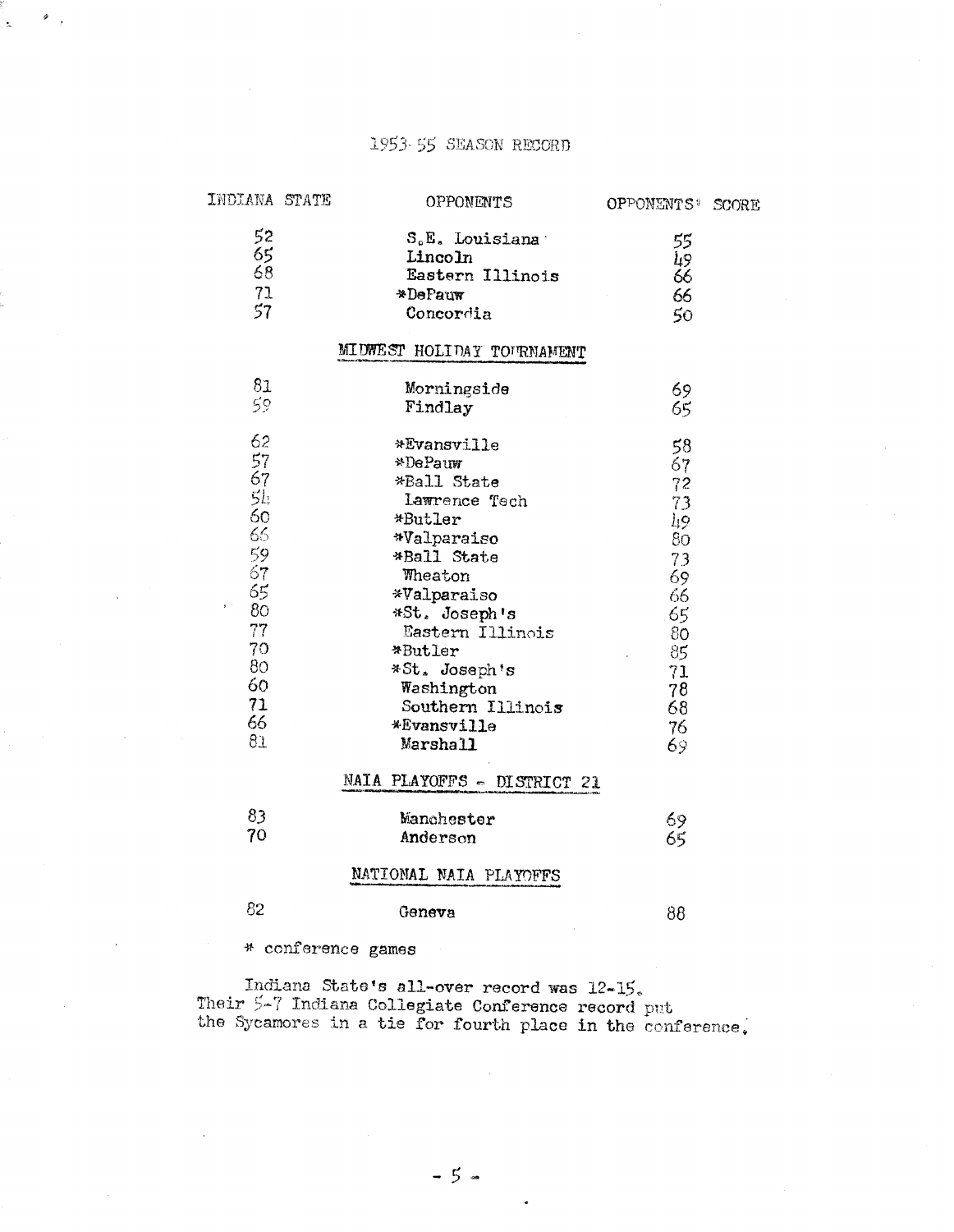# 27 Game Cumulative Statistics for 1953-54 Season Indiana State's Record--12-15

| Name                 | G         | $_{\rm FG}$    | FGA      | Pct.    | $\Gamma T$ | FTA   | $Pct_*$    | PF            | $Pts_{c}$       | $Avg_{\odot}$        |
|----------------------|-----------|----------------|----------|---------|------------|-------|------------|---------------|-----------------|----------------------|
| Joe Lee              | 27        | 1h8            | 337      | .139    | <b>145</b> | 220   | .659       | 92            | 441             | 16.3                 |
| <b>Jack Wiltrout</b> | 27        | 116            | 299      | .388    | 75         | 97    | .773       | 85            | 307             | 11.4                 |
| Jim Cox              | 27        | 93             | 236      | .39h    | 87         | 116   | $.750$ 108 |               | 273             | 10.1                 |
| Dale Smith           | 26        | 75             | 216      | $.3h$ 7 | 53         | 82    | ,646       | 52            | 203             | 7.8                  |
| Forrest Dummuck      | 27        | 36             | 88       | 0.109   | $\mu$ 8    | 62    | .77h       | 52            | 120             | $l_1, l_2$           |
| <b>Wayne Parker</b>  | 26        | 3 <sub>k</sub> | 86       | 395     | $\mu$      | 59    | .695       | $\frac{1}{2}$ | 109             | $l_1, 2$             |
| Bill Sisk            | 22        | 36             | 102      | .353    | 32         | Lι5   | .711       | ገ?            | 10 <sub>4</sub> | $l_{4.7}$            |
| Russ Blackburn       | 21        | 38             | 52       | .L13    | 23         | 3h    | .676       | $\mathbf{h}$  | 99              | $l_{\rm b}$ .        |
| Jim Gangloff         | 20        | 27             | 87       | .310    | 26         | $\mu$ | .63i.      | 39            | 80              | $h_{\alpha}0$        |
| Beb Lamberson        | 13        | 12             | 31       | .387    | 21         | 37    | .568       | 21            | $\mu$ 5         | 3.5                  |
| Jim Powell           | $\vec{5}$ | 6              | 22       | .273    | $\zeta$    | 7     | .711       | 12            | 17              | 3.1                  |
| Others               | 10001004  | 9              | 51       | .176    | ılı        | 23    | ,609       | 20            | 32              | <b>Andre Manuell</b> |
| OWN TOTALS           | 27        |                | 630 1647 | .383    | 570        | 823   | 693623     |               | 1830            | 67, 8                |
| OPPONEMY'S TOTALS    | 27        |                | 629 1618 | .389    | 610        | 921   | 660557     |               | 1868            | 69.2                 |

SINGLE CAME RECORDS

Individual points scored by Jim Cox against Morningside - 30: (FG 8, FT 14). Migh team Points scored against Manchester - 83 (FG 32, FT 19). Low secre by opponents - 19: Lincoln (FG 16, FT 17) and Butler, (FG 17, FT 15). Lowest opponents FG scored - 17 by Butler (55 attempted). Lowest opponents FT scored - 12 by Concordia (19 attempted). Highest team FG s ored - 32: Against Manchester  $(7h$  attempted), and Geneva, (76 attempted) Highest team FT scored - 39: Against Morningside (51 attempted).

 $-6-$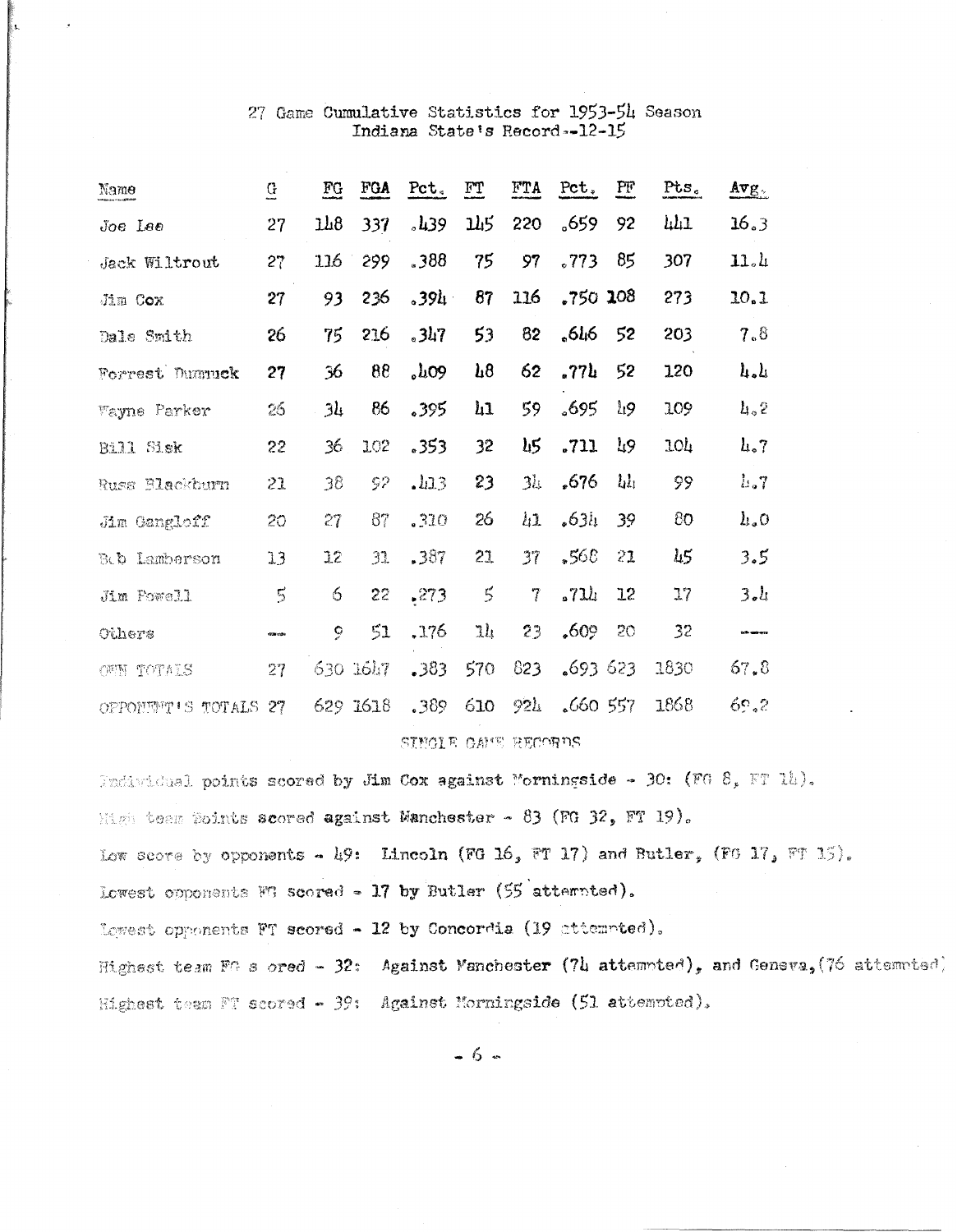# COACH SKETCH

JOHN L. LONGFELLOW -- Head Basketball Coach and Athletic Director.

Coach John L. Longfellow will start his seventh season at the helm of the Indiana State Sycamores this year. In the past six seasons, he has directed Indiana State's natmen to 12 assorted championships, the top one being the National Association of Intercollegiate Basketball title in 1950.

Last year, his Sycamore aggregation amassed a record of 12 victories and 15 defeats, bringing his total for the six seasons at Indiana State to 120 winning starts and 59 losing decisions. He received the title of Indiana's Coach of the Year in 1950.

He is a graduate of Manchester College and has done graduate work in physical education at Notre Dame and Indiana University. He played basketball and football at Manchester before graduating into the coaching field.

Prior to his Indiana State position, Longfellow spent 19 years as court chief of Elkhart High School. It was there that he made his niche as one of the outstanding coaches of basketball in Hoosierland. Constantly a top division contender in the fast Northern Indiana High School Conference, his Elkhart quintets won 113 of 165 loop contests. In his 19 years at Elkhart, his teams won 302 games and 24 championships. He passed his 500 mark in victories in his overall lifetime coaching record three years ago.

A cool, not easily excited person, Longfellow instructs his netmen with a smooth, deliberate style of play that has a tinge of fast-break tactics worked in with the slow set play attack.

. Faul Stemm, senior physical education major, now in his fourth year as manager, will coach the "B" squad.

 $-7$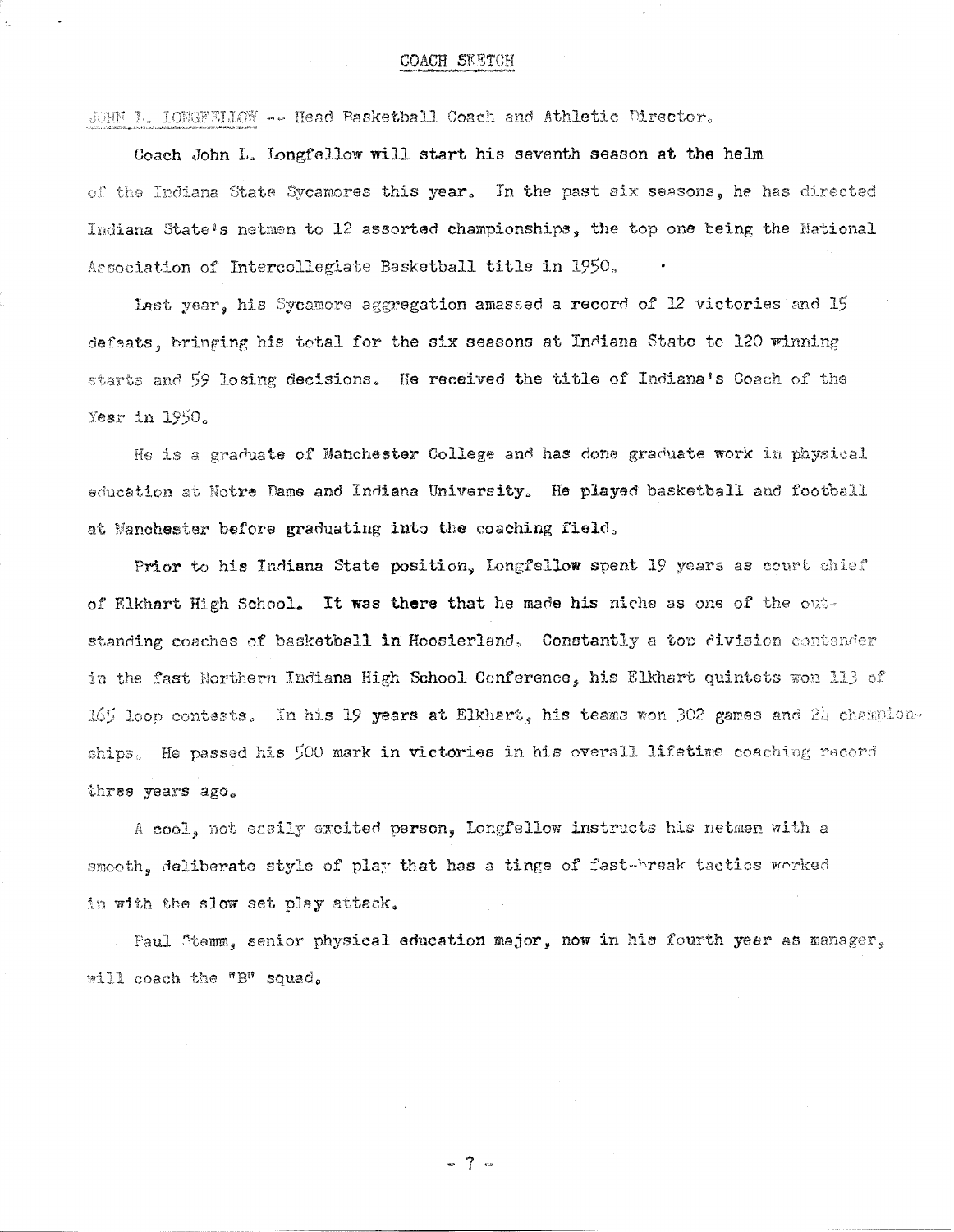#### Pro-Season Outlook

After losing the first seven men of the 1952-53 squad. last year's Sycamore tean did surprisingly well in compiling a 12-15 record and representing the Indiana district in the Eational Association of Intercollegiate Athletics' tournament in Kansas City for the ninth time.

Though finishing in a three-way tie for fourth place in the Indiana Collegiate Conference, the Sycamores dominated the final conference statistics. Besides being the most accurate shots for the second straight year, with a 386 mark, the Sycamores also were most accurate at the freethrow line with a .694 mark.

A less desirable championship also went to Coach John Longfellow's charges. State committed 304 fouls and had 17 men disqualified. State was also runner-up in two more categories, defense, with an average 69 points by opponents for the treave genes, and rebounding, with an average of 40 per game.

In the other major statistic category, team points, State came in seventh with a 66.9 average.

Lettermen returning this year are Joe Lee, a 6'u" pivotman from South Band Riley, who last year, as a freshman, scored hhl points for a 16.3 average and got himself named to the all-conference team, The lanky Mr. Lee may be called to the service before the season progesses too far; Bill Sisk, an Attica sophomore who scored 10h points lest season from a part time starting post at forward; Russ Blackburn. a junior forward who hit . 413 per cent of his shots last year; Jim Cox, regular guard and third high score a year ago; "ayne Parker, a senior, who scored 109 points last year as a center and forward; Forrest (Ike) Durnuck, diminutive senior guard with 120 points and a .409 accuracy mark last year.

. Other veterans on the varsity squad are: Henry Spith, Stockwell sophomore. Tom Myers, Plainfield junior, Sherrell Marginet, Fort Branch sophomore, and Max Call. Clinton sophomore.

The usual promising bunch of freshmen is present, too. Varsity frosh are: Emery Molnar, South Bend Central, Bob Cripe, 6'6" center from Elkhart, John Bridgeforth, Crispus Attucks of Indianapolis, Don Bates, Martinsville, Jim Walker, Kentland, Jim Harkness, Mate High, and Jack Smith, Gerstmeyer Tech.

 $-8 -$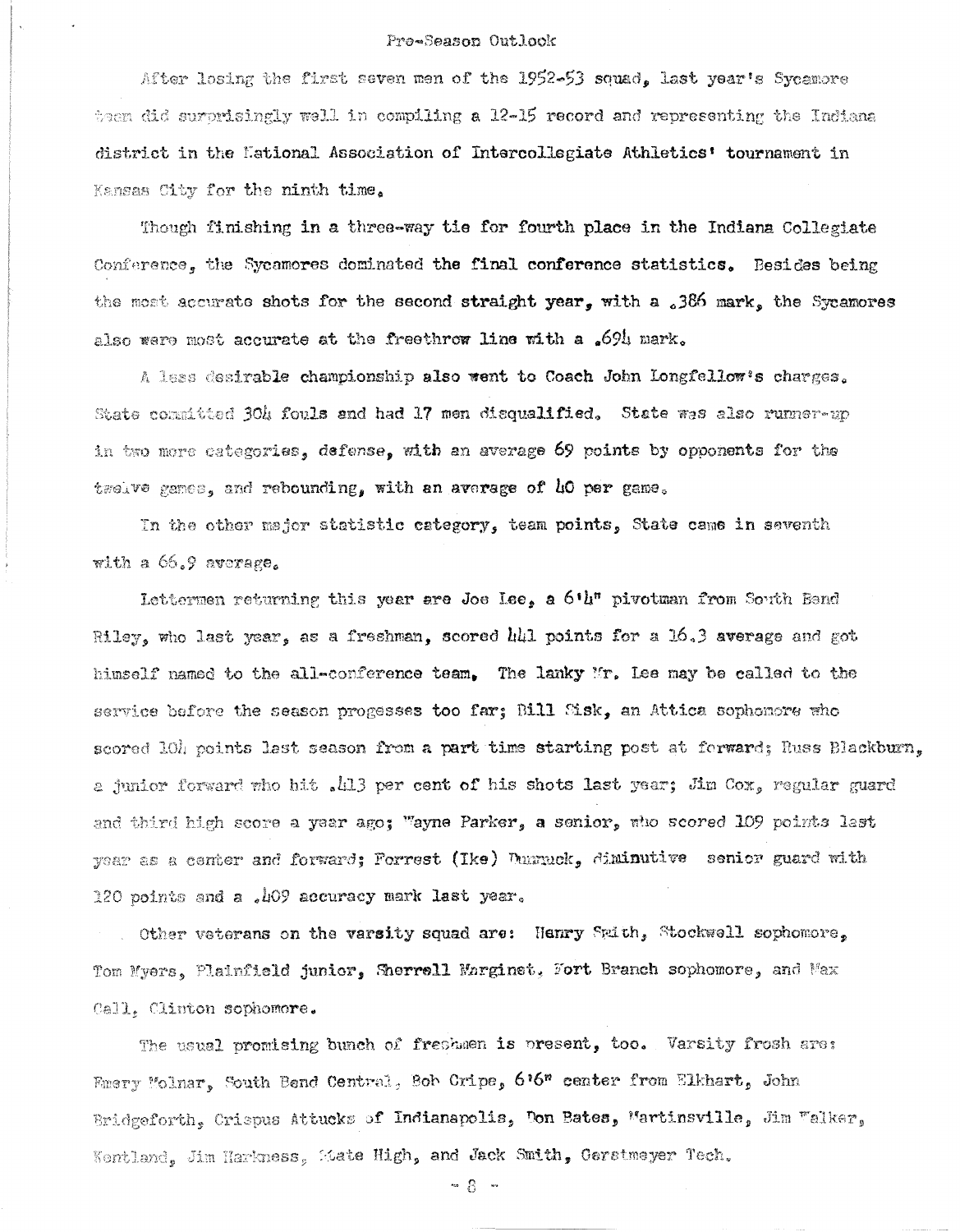In review of last season, the Sycamores surprised by taking five of their first seven games. State went to the semi-final round of their own Midwest holiday tourney before losing to rugged Findlay, and won the Indiana district NAIA, and the chance to play in the national NAIA tournament in Kansas City.

In Kansas City, the Sycamores racked up their second highest point total of the season. 82 points, but Geneva College counted 88 to eliminate them in the first round.

From last year's first sixteen, nine men are missing. The most important are Dale Smith and Gene Lambdin, who graduated, Jack Wiltrout, freshman from South Bend, and Jim Gangloff, freshman from Plymouth, both of whom did not return to school this year.

Longsst journeys this year will be to St. Louis, Detroit, and Beloit, Wisconsin. Butler and Evansville are defending champions of the ICC. State finished in a tie for fourth. The league as a whole promises to be better balanced and stronger throught this year.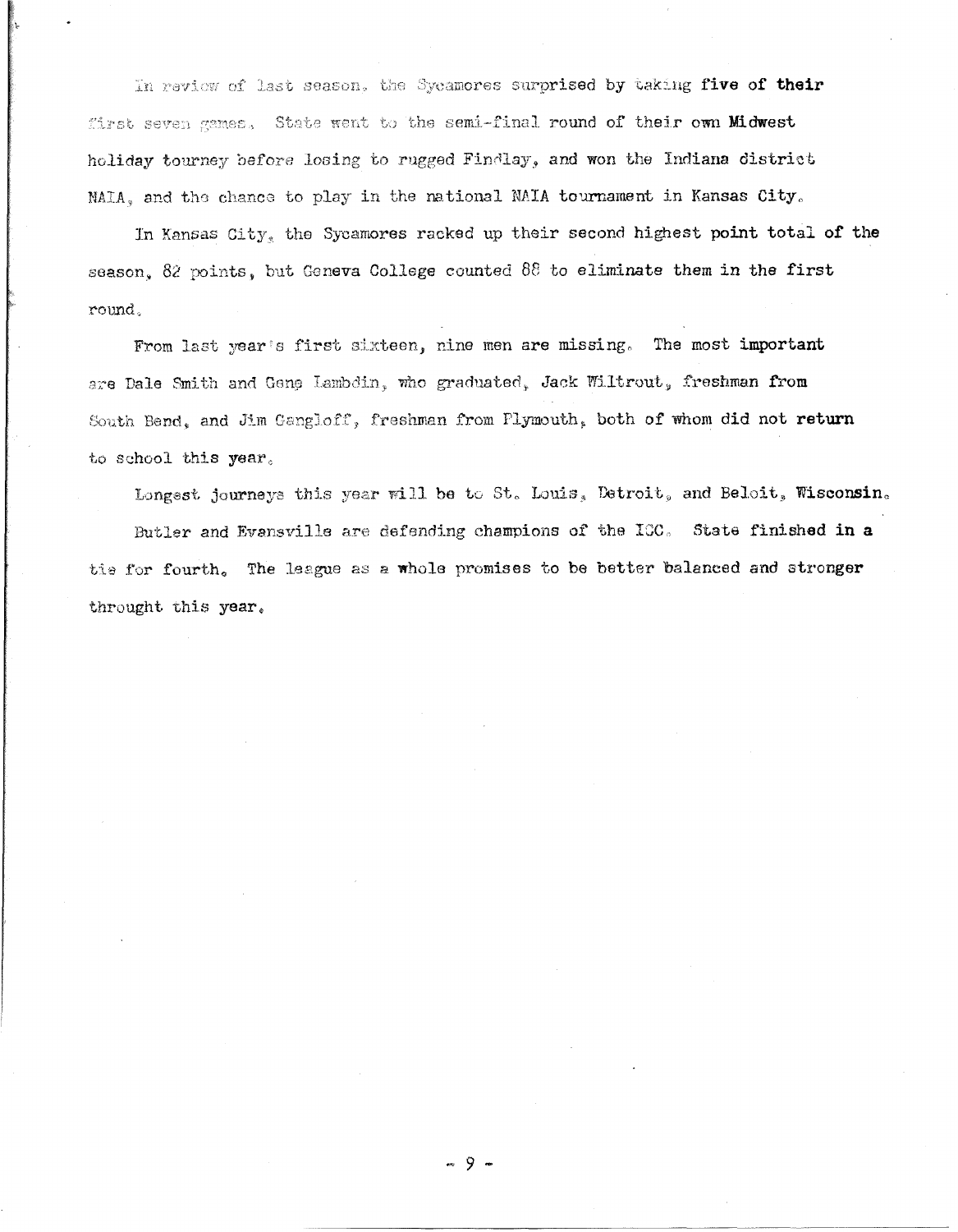| $\mathrm{No}_{\sigma}$ | Name               | $Pos_{e}$    | Age | Ht.      | Wt. | $\texttt{Class}$ | Hometown                 |
|------------------------|--------------------|--------------|-----|----------|-----|------------------|--------------------------|
| 82                     | Bates, Ton         | ${\bf F}$    | 20  | $6 - 2$  | 185 | $Fr_{\circ}$     | Martinsville, Ind.       |
| $*32$                  | Blackburn, Russ    | $\mathbf F$  | 20  | $6 - 3$  | 185 | $Jr$ .           | Oolitic, Ind.            |
| 76                     | Bridgeforth, John  | F            | 19  | $6 - 3$  | 170 | Fr <sub>o</sub>  | Indianapolis, Ind.       |
| 75                     | Ca11, Max          | G            | 22  | $6 - 0$  | 175 | So,              | Clinton, Ind.            |
| *50                    | $Cox$ , $Jim$      | G            | 21  | $6 - 0$  | 175 | Sr <sub>a</sub>  | Winchester, Ind.         |
| 92                     | Cripe, Bob         | $\mathbf C$  | 22  | $6 - 6$  | 205 | Fr.              | $\mathbb{E}$ khart, Ind. |
| $*34$                  | Dunnuck, Forrest   | $\bf G$      | 21  | $5 - 10$ | 165 | Sr <sub>e</sub>  | Nappanee, Ind.           |
| 7 <sub>h</sub>         | Harkness, Jim      | $\mathbf F$  | 19  | $6 - 1$  | 195 | Fr.              | Terre Haute, Ind.        |
| *54                    | $Leos$ Joe         | $\mathbf{F}$ | 20  | $6 - 3$  | 170 | So.              | South Bend, Ind.         |
| 55                     | Marginet, Sherrell | $\mathbf G$  | 20  | $6 - 0$  | 170 | So.              | Ft. Branch, Ind.         |
| 57                     | Molnar, Emery      | $\mathbf G$  | 19  | $6 - 1$  | 189 | Fr.              | South Bend, Ind.         |
| 73                     | Myers, Tom         | $\mathbf F$  | 20  | $6 - 5$  | 178 | $Jr_{\circ}$     | Plainfield, Ind.         |
| $*72$                  | Parker, Wayne      | $\mathbf{F}$ | 20  | $6 - 3$  | 210 | $Sr_{\ast}$      | Robinson, Ill.           |
| *58                    | Sisk, Bill         | $\mathbf{F}$ | 19  | $6 - 2$  | 190 | $\infty$ .       | Attica, Ind.             |
| 81                     | Smith, Henry       | G            | 18  | $5 - 10$ | 160 | $\rm{So}$ .      | Stockwell, Ind.          |
| 56                     | Smith, Jack        | G            | 19  | $5 - 10$ | 163 | $Fr$ .           | Terre Haute, Ind.        |
| 33                     | Walker, Jim        | G            | 18  | $5 - 11$ | 145 | Fr.              | Kentland, Ind.           |
|                        |                    |              |     |          |     |                  |                          |

\*Returning Lettermen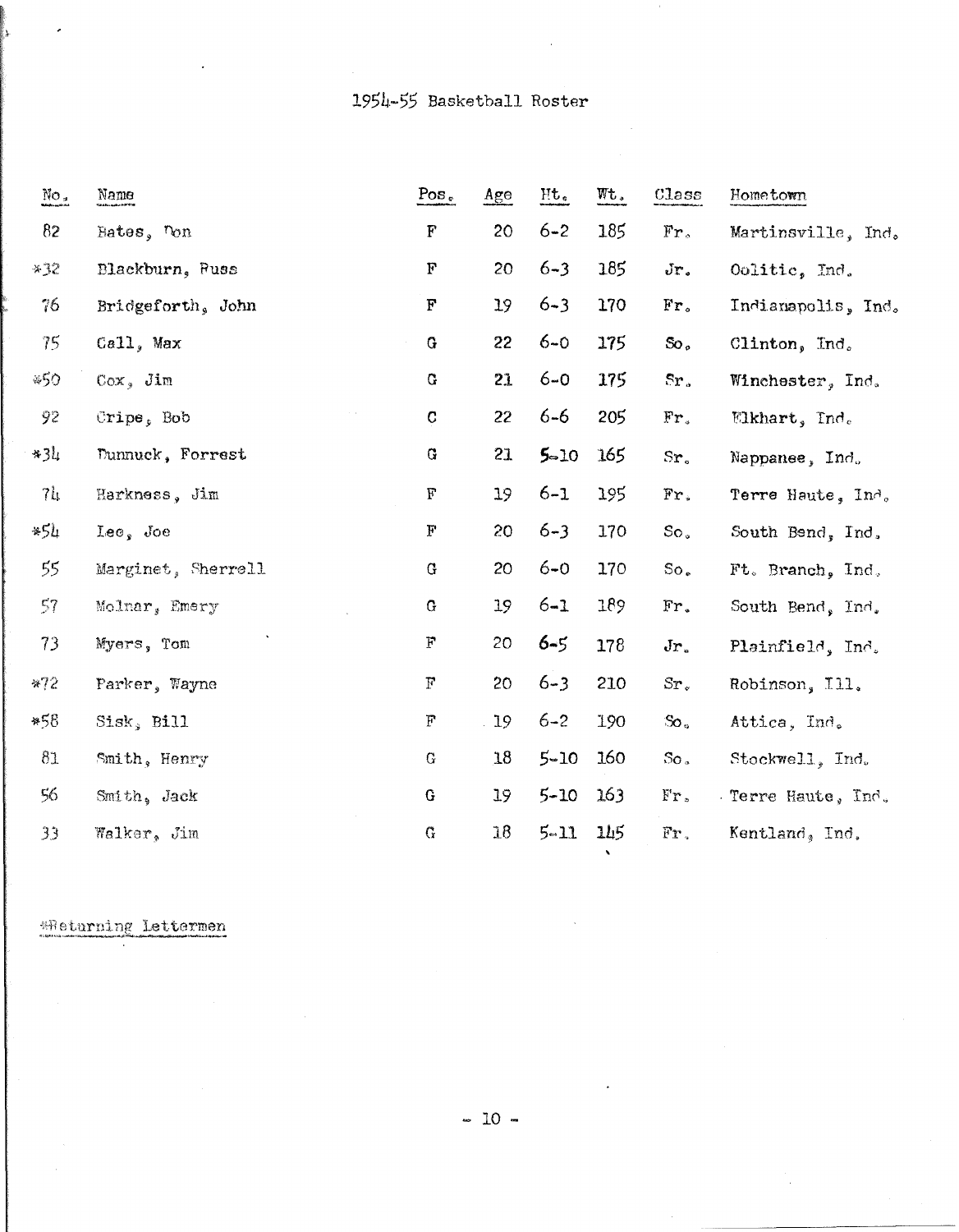# High Schools and Coaches of 1954-55 Varsity

| Player             |
|--------------------|
| Bates, Don         |
| Blackburn, Russ    |
| Bridgeforth, John  |
| Call, Max.         |
| Cox, Jim           |
| Cripe, Bob         |
| Dunnuck, Forrest   |
| Harkness, Jim      |
| Lee, Joe           |
| Marginet, Sherrell |
| Molnar, Emery      |
| Myers, Tom         |
| Parisr, Kayne      |
| Sisk, Bill         |
| Smith, Henry       |
| Smith, Jack        |
| Walker, Jim        |

High School Martinsville 0olitic Indianapolis Crispus Attucks Clinton Winchester Elkhart Nappanee Terre Haute State South Bend Riley Ft. Branch South Bend Central Plainfield Bobinson, Ill. Attica Stockwell Terre Haute Gerstmeyer Kentland

Vincent Bisesi Bill Luse Ray Crowe Bob Burton Vincent Guenther Bill Milliner Ick Osborn S. Smith Charles Stewart Lowell Galloway Elmer McCall Paul Bradford Frank Hunsaker E. A. Lambert Howard Key Howard Sharpe Virgil Robbins

Coach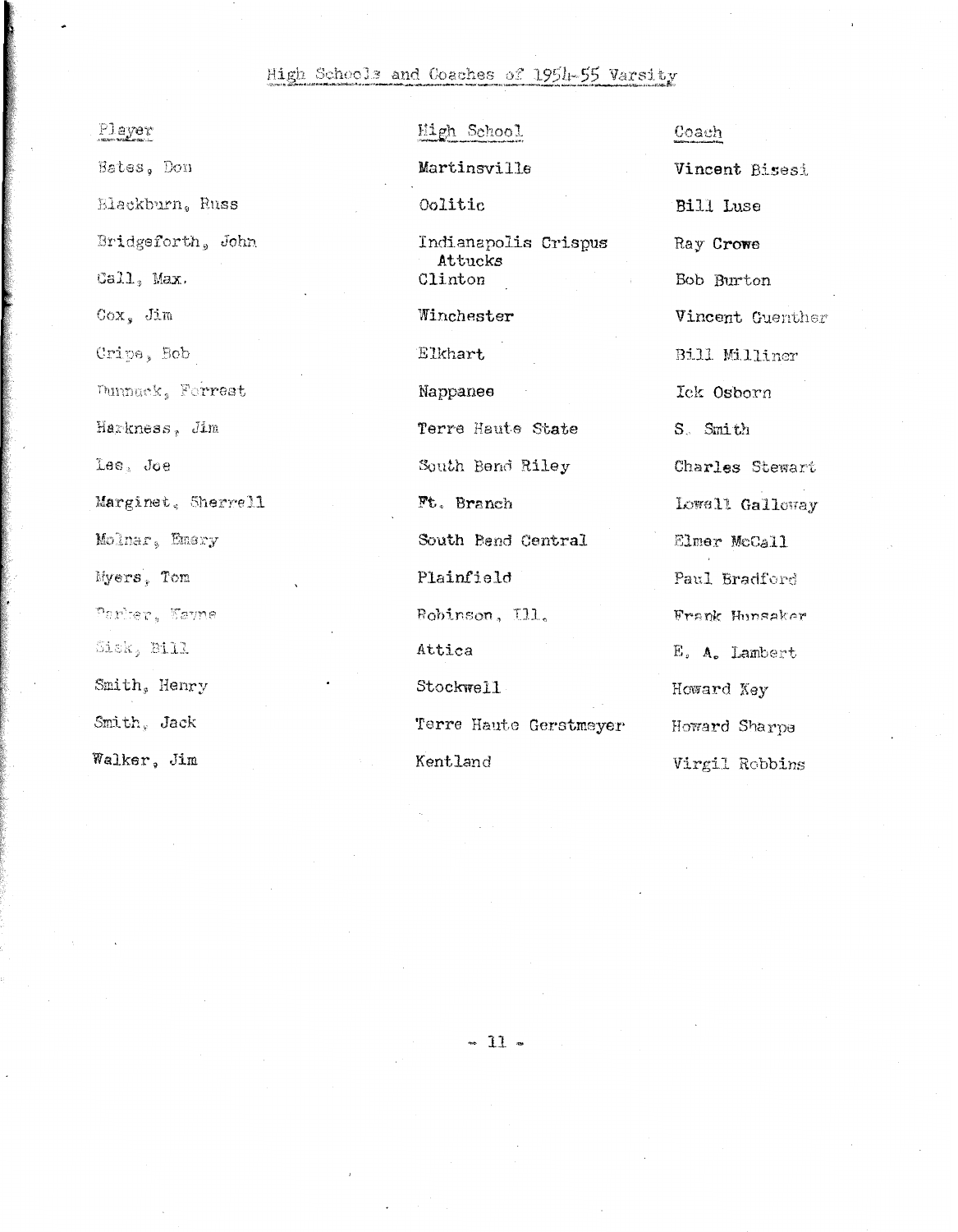"B" Squad Roster, 1954-55

| Name                   | Class                            | High 'School            | Coach           |
|------------------------|----------------------------------|-------------------------|-----------------|
| Bates, Jim             | Fr,                              | Martinsville, Ind.      | Vincent Bisesi  |
| Frederick, Terry       | Fr.                              | Bicknell, Ind.          | Howard Cronk    |
| Fuelle, Jack           | $\infty$ .                       | Teutopolis, Ill.        | Jerry Griffin   |
| Fuslle, Jim            | So.                              | Teutopolis, Ill.        | Jerry Griffin   |
| Hinz, Bob              | $Fr_{\bullet}$                   | Hamlet, Ind.            | Hobart Martin   |
| Hipsher, Bob           | $\mathbb{F}r$ .                  | Logansport, Ind.        | Keith Showalter |
| <b>Eutchison</b> , Max | Fr.                              | Fayette, Ind.           | Rudy Hilton     |
| Kostisin, John         | $\mathbb{F}\mathbf{r}_{\bullet}$ | Clifton, N. $J_s$       | Emil Bednarcik  |
| Luse, John             | Fr <sub>o</sub>                  | Baugo Twp., Ind.        | Paul Shilling   |
| McKee, Dale            | Fr.                              | Sheridan, Ind.          | Larry Hobbs     |
| Nixon, John            | $Fr$ .                           | Peoria, Ill.            | Tom Correll     |
| Puller, Ken            | Fr.                              | Terre Haute, Gerstmeyer | Howard Sharpe   |
| Stephan, Henry         | $\infty$ .                       | Jerusalem, Jordan       |                 |
| Vermillion, Jim        | $\mathbf{Fr}_\circ$              | Fayette, Ind.           | Rudy Hilton     |
| Walters, Tony          | $Fr -$                           | Jasonville, $Ind.$      | Frank Goudreau  |
| Wesolek, Ted           | $Fr$ .                           | North Liberty, Ind.     | Bill Anderson   |
| Wilbur, Jim            | $Fx$ .                           | Stinesville, Ind.       | Carl Riddle     |
| Williams, Gene         | Fr.                              | Logansport, Ind.        | Keith Showalter |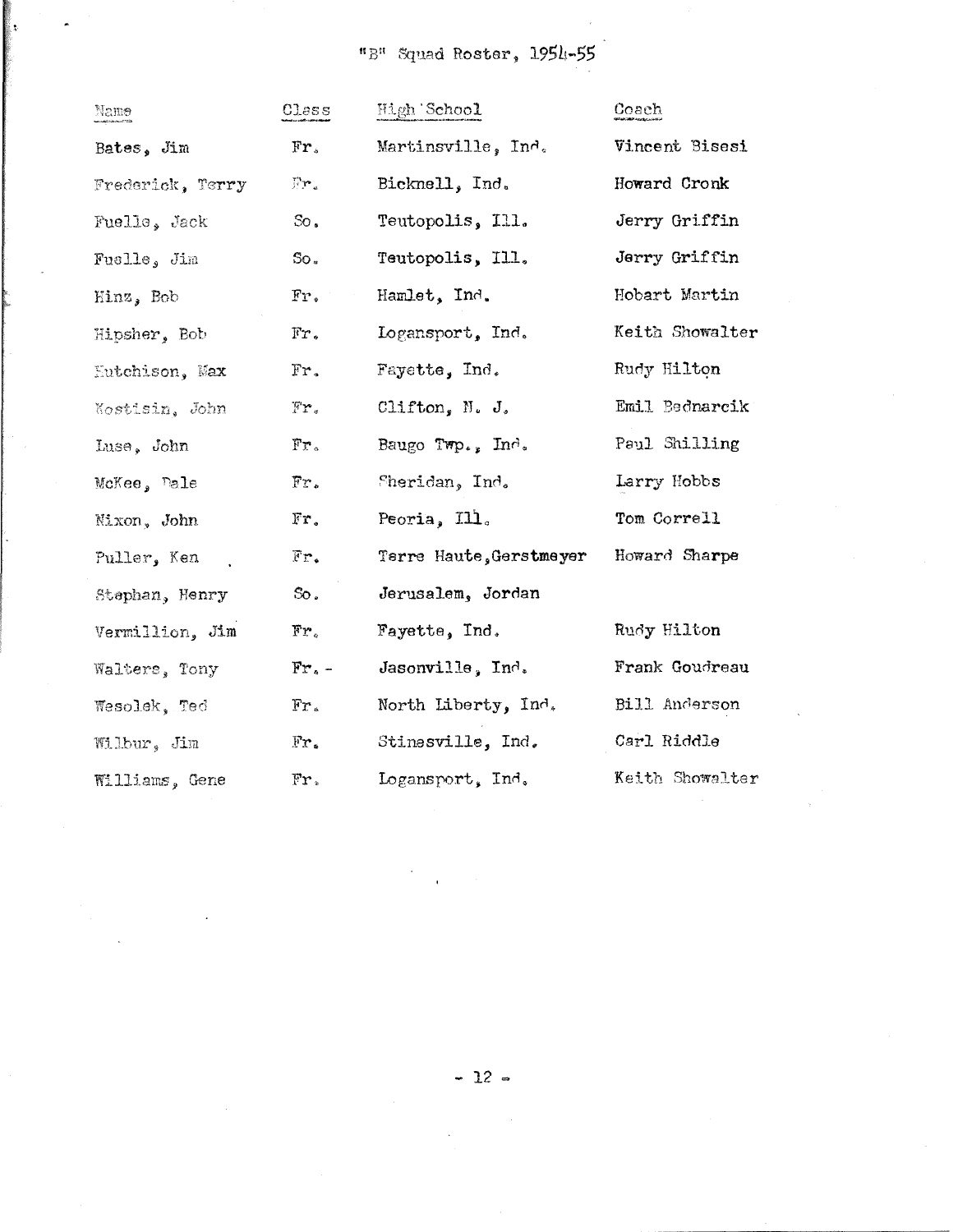#### Forrest (Tke) Dunnuck

Senior guard, letterman--part time starter last year--small, speedy, type-graduate of Nappance High School--led conference in free throw percentage a year ago.

#### Vayne Parker

6:3" senior from Robinson, Illinois--husky pivotman, good rebounder--has won three basketball awards at State.

#### Jim Cox

Hustling guard--starter last season--senior from Winchester--two letter winner in basketball -- football halfback -- scored 273 points last year.

### Russ Blackburn

Junior forward from Oolitic -- aggressive, hard working -- could start if he gains consistency -- letterman.

#### Bill Sisk

Attica grad--won letter as freshman last year--scored 104 peints in 22 games--big and husky.

#### Joe Lee

Second high scorer in ICC last year with 197 points--all-conference choice as freshman-scored hhl points for whole season--third in conference in rebounds--South Bend Riley grad.

#### Don Bates

Freshman from Martinsville--earned three basketball letters there-good jump shot -brother Jim on "B" squad.

#### John Bridgeforth

Tall freshman from Indianapolis Crispus Attucks--speedy, acrobatic--jump shooter--two letters under Ray Crowe at Attucks.

#### Max Call

Cophomore from Clinton--two letterman there--graduated in 1950.

#### Bob Cripe

6'6" freshman from Elkhart--Marine veteran--tallest State candidate in several years--center or forward.

# Jim Harkness

Flashy freshman from State High, Terre Haute--led high school team to runner up spot in Wabash Valley tourney last year--won four prep letters-plays any position.

#### Sherrell Marginet

Sophomore guard--hails from Fort Branch--another four letter winner in high school-good driver--gets more than his share of rebounds.

#### Emery Molnar

Member of 1953 state champs from South Bend Central--hard driving guard-will be tough to keep off first five.

#### Tom Myers

Junior center candidate--sarned four letters at Plainfield High School--has ability to be a regular.